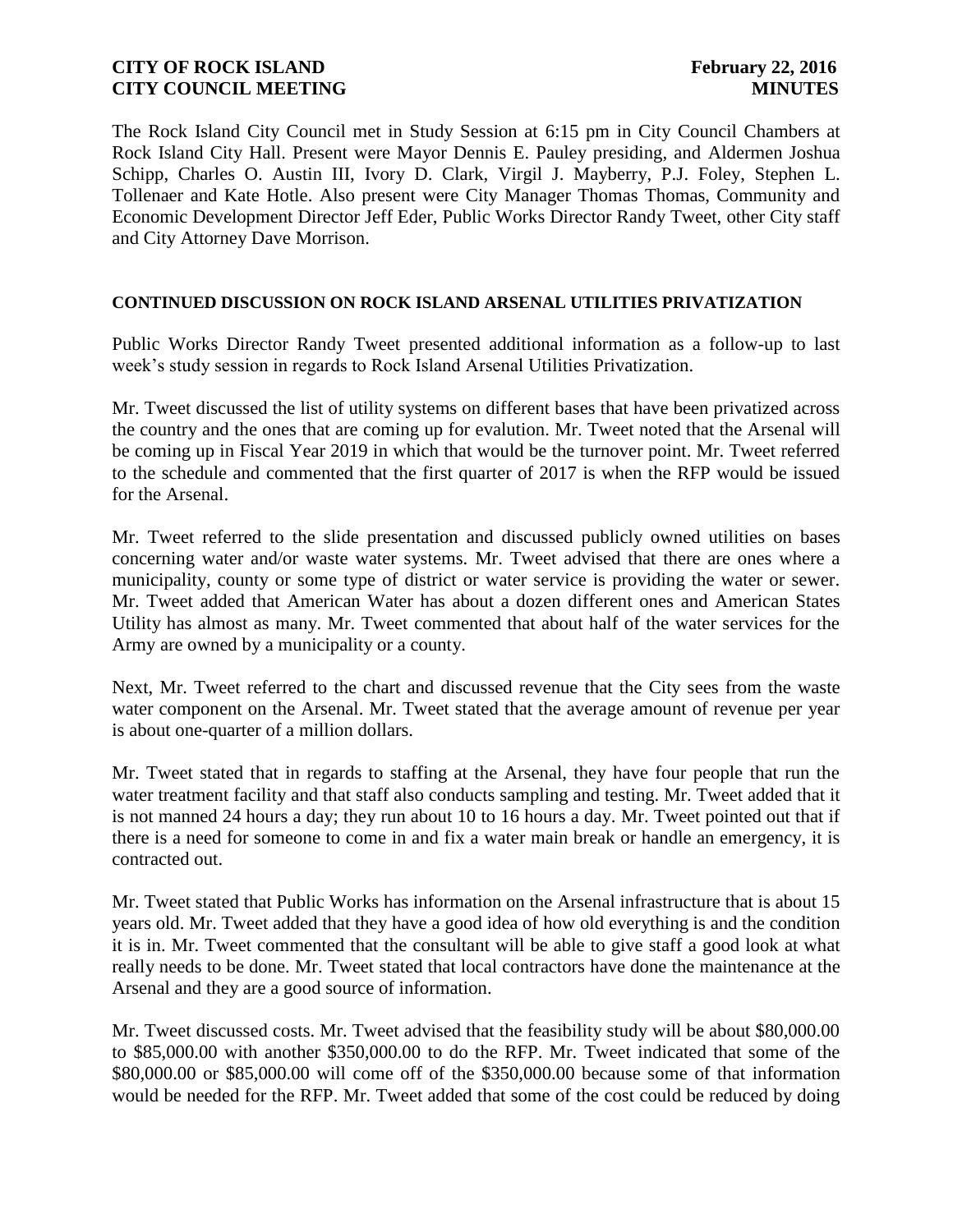some of the work in-house. Mr. Tweet noted that these are just estimates. Council and Mr. Tweet further discussed this item as it related to possible annual returns. Mr. Tweet indicated that they have contacted some other municipalities around the country that have utilities and from everyone they talked to, no city funds have been used for repairs on the bases; contract funds have paid for all of the maintenance and upkeep. Mr. Tweet advised that there would not be an issue where they would fix a water main on the Arsenal and not fix a water main in the City; there would be two different programs and funded in two different ways.

Council discussed Mr. Tweet's follow-up presentation as it related to partnering with other municipalities. After more discussion, it was a consensus among Council for the support of the \$80,000.00 to \$85,000.00 for the consultant for the feasibility study.

Mayor Pauley inquired as to how long it would take to get a response. Mr. Tweet stated that there would be an RFQ in early April for Council consideration for the selection of the vendor, and it would take about six months to put together the study and prepare for the RFP if that is what Council chooses to do. Mr. Tweet added that the RFP is expected to be issued in late January to March of 2017 and then there is about a four month turnaround. Mr. Tweet further discussed this item.

# **ADJOURNMENT**

A motion made by Alderman Schipp and seconded by Alderman Clark to adjourn the meeting carried by the following Aye and No vote. Those voting Aye being; Alderman Schipp, Alderman Austin, Alderman Clark, Alderman Mayberry, Alderman Foley, Alderman Tollenaer and Alderman Hotle; those voting No, none. The meeting was adjourned at 6:26 pm.

> \_\_\_\_\_\_\_\_\_\_\_\_\_\_\_\_\_\_\_\_\_\_\_\_ Aleisha L. Patchin, City Clerk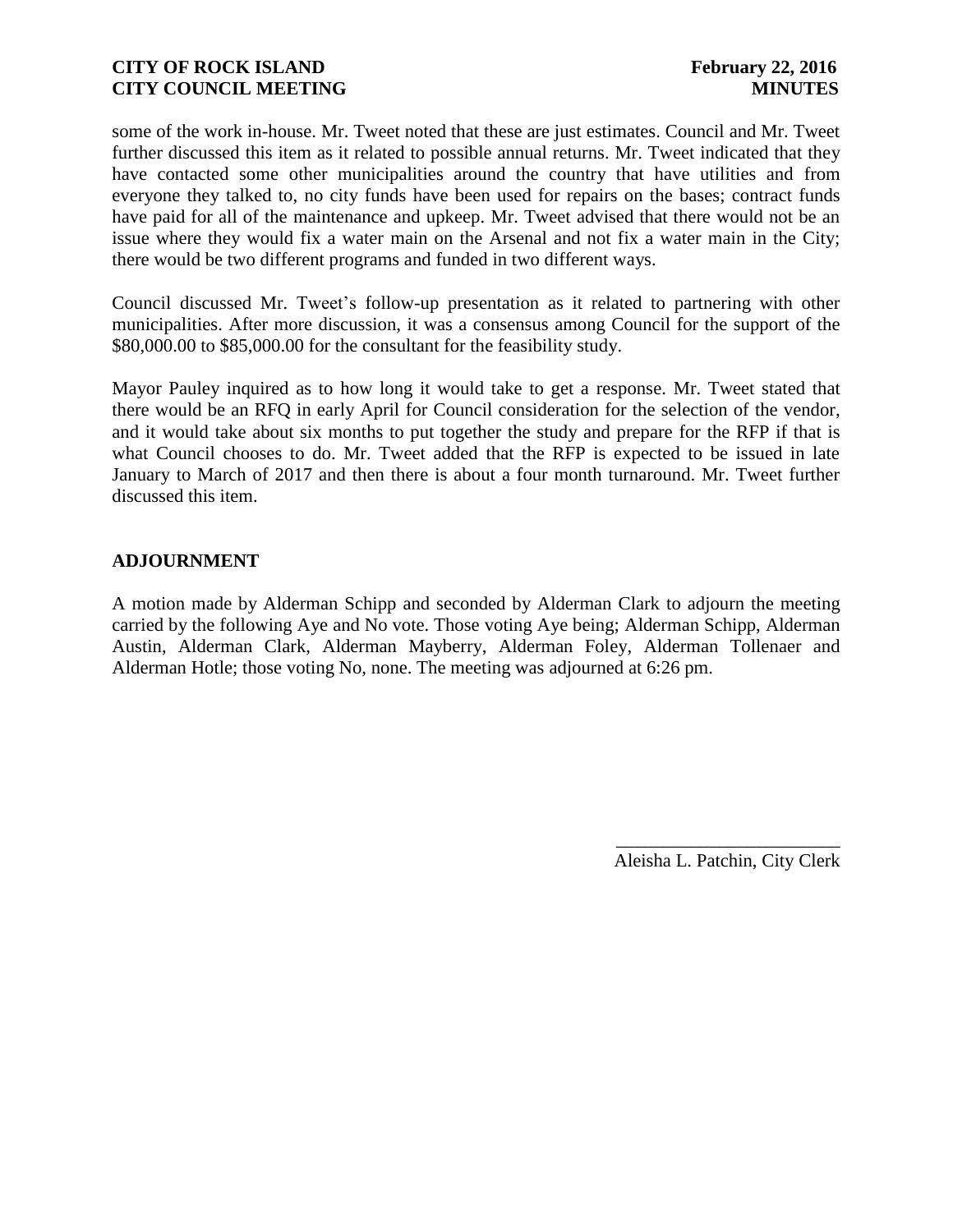Rock Island City Council met in regular session at 6:45 pm in Council Chambers of Rock Island City Hall. Present were Mayor Dennis E. Pauley presiding, and Aldermen Joshua Schipp, Charles O. Austin III, Ivory D. Clark, Virgil J. Mayberry, P.J. Foley, Stephen L. Tollenaer and Kate Hotle. Also present were City Manager Thomas Thomas and City Attorney Dave Morrison.

#### Introductory Proceedings

Mayor Pauley called the meeting to order and led in the Pledge of Allegiance. Alderman Austin gave the Invocation.

#### Agenda Item #5 **Minutes of the meeting of February 15, 2016.**

A motion was made by Alderman Foley and seconded by Alderman Clark to approve the Minutes of the meeting of February 15, 2016 as printed. The motion carried by the following Aye and No vote; those voting Aye being; Alderman Schipp, Alderman Austin, Alderman Clark, Alderman Mayberry, Alderman Foley, Alderman Tollenaer and Alderman Hotle; those voting No, none.

Prior to Update Rock Island, Mayor Pauley referred to the Hauberg item (#13) and advised that he talked to each of the Aldermen individually last week to discuss the issue. The Mayor indicated that five of the seven Aldermen told him that they wanted to put the item back on the Agenda and move forward. Mayor Pauley advised that in the last two hours, two of the Aldermen have now changed their mind and no longer want to push the item forward. Mayor Pauley stated that item #13 is pulled off the Agenda for now; it is a dead item.

Alderman Schipp stated that he knows a lot of folks showed up here today to reiterate a lot of comments concerning the Hauberg Center but particularly about why the City shouldn't sell it. Alderman Schipp advised that Council has seen the articles in the paper and talked to the neighbors who had a lot of valid concerns. Alderman Schipp thanked the Healy family for coming forward and thinking about Rock Island. Alderman Schipp stated that what the City has seen through this process has been a very strong affirmation of this community's values and the promise to preserve the past and try to work collaboratively through difficult issues. Alderman Schipp stated that there has been great leadership from Mayor Pauley. Alderman Schipp further discussed this subject.

Alderman Schipp stated that it is very clear as evidenced by those in this room tonight that there has been a very strong and clear message that what was presented and offered to Council and put back out to the public is just not the way the City wants to move forward with this. Alderman Schipp further discussed this subject.

Alderman Schipp advised that everyone knows that the Hauberg Center needs significant investment and not just in money, but time, attention and promotion by word of mouth. Alderman Schipp commented that he hoped that we can see this all come together and move forward with the conversation about the Hauberg Center.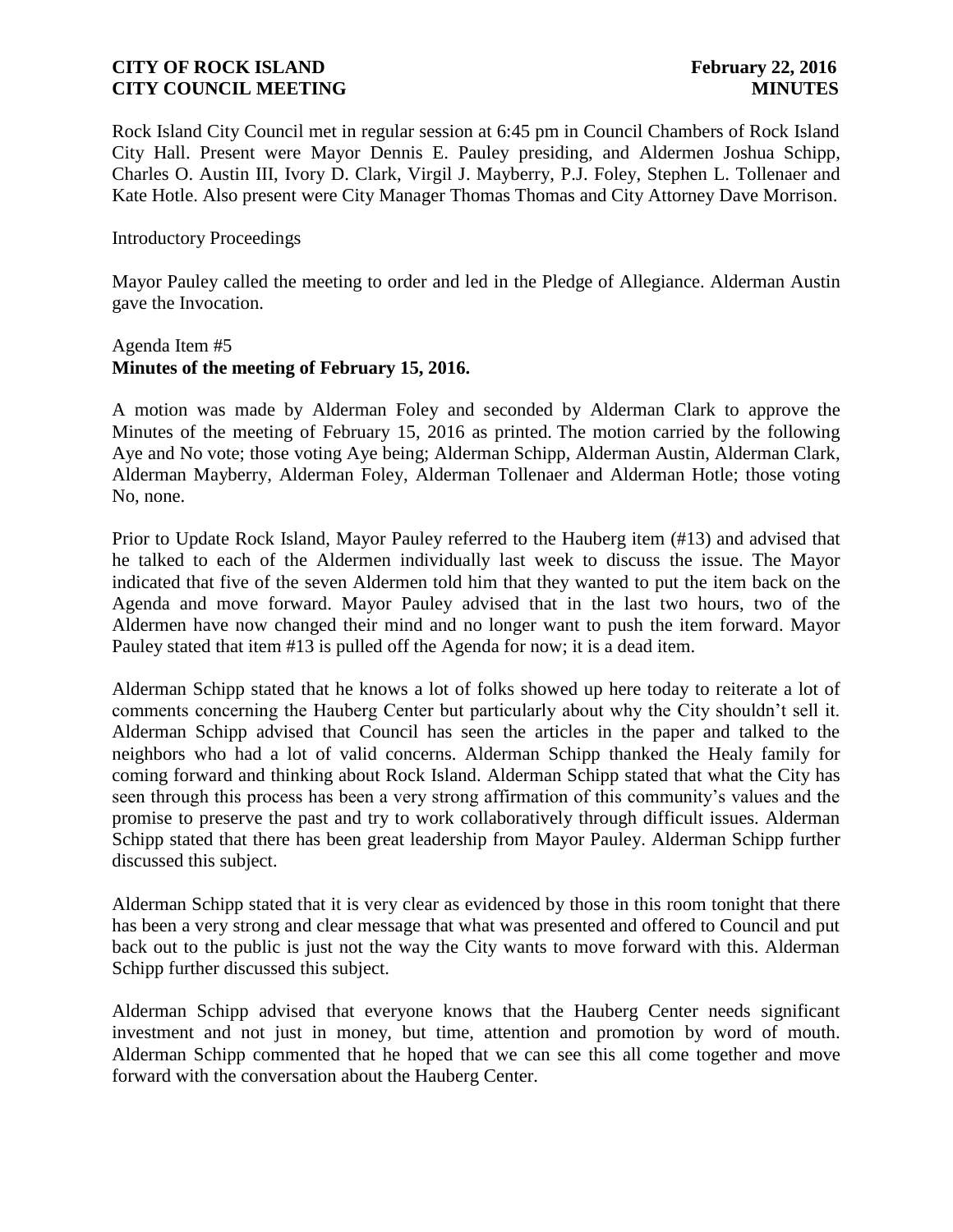Alderman Hotle thanked everyone for coming to the meeting tonight. Alderman Hotle stated that if anyone still wishes to speak on the Hauberg issue, sign up at the podium, since it is not an item on the Agenda.

Alderman Foley inquired to the Mayor and for clarification purposes that this item is not going to be voted on tonight nor in the future, or ever in terms of the proposal of surplus property.

Mayor Pauley stated that not unless someone brings it up again in the future and decides that they want to discuss it; for now it is a dead issue.

Alderman Mayberry thanked everyone for coming out to the meeting. Alderman Mayberry stated that people have talked to him about this issue and this shows that the community thinks and cares about its history. Alderman Mayberry commented that the City of Rock Island did not raise taxes, it was Rock Island County. Alderman Mayberry further discussed this item.

### Agenda Item #6 **Update Rock Island by Mayor Pauley.**

Gamers join us for games; old and new. Play Xbox 360 and Nintendo Wii systems as well as an array of classic board games. Mayor Pauley noted that snacks will be provided as well, so don't miss out on Game Night, 6:00 pm to 7:30 pm, Thursday, February 25, 2016 at the Main Library, Community Room.

Mayor Pauley advised that the 2016 RV & Camping show is coming to the Quad City Expo Center, February 26 through February 28, 2016. The Mayor added that the hours are Friday, 12:00 pm – 8:00 pm, Saturday 10:00 am – 8:00 pm and Sunday 10:00 am – 4:00 pm. No matter how you prefer to sleep under the stars, you can find your dream destination here. Adult tickets are \$8.00, kids 6 to 15 are \$1.00 and kids under 6 are free. Friday is Senior Day where anyone over 65 is \$6.00 from 12:00 pm to 5:00 pm.

Join the library as they celebrate Dr. Seuss' birthday. Mayor Pauley stated that this will be a family event filled with stories, games and crafts on March 2, 2016 at the 30/31 Branch Library;  $3059$   $30<sup>th</sup>$  Street. The event is free and open to the public.

Mayor Pauley stated that a celebration of Black History month will be held at the Second Baptist Church on Sunday, February 28, 2016 starting at 4:00 pm.

# Agenda Item #7

# **Proclamation declaring February 28, 2016 as NAACP Religious Affairs Community Day.**

Mayor Pauley read the proclamation. Ms. Ileta Smith, new chairperson of the Religious Affairs Committee and accompanied by Glen Evans accepted the proclamation.

Ms. Smith thanked Council for the proclamation and invited them to the  $8<sup>th</sup>$  annual community day celebration sponsored by the Rock Island County NAACP's Religious Affairs Committee to be held on Sunday, February 28<sup>th</sup> at 3:30 pm at Gaines Chapel AME Church in East Moline.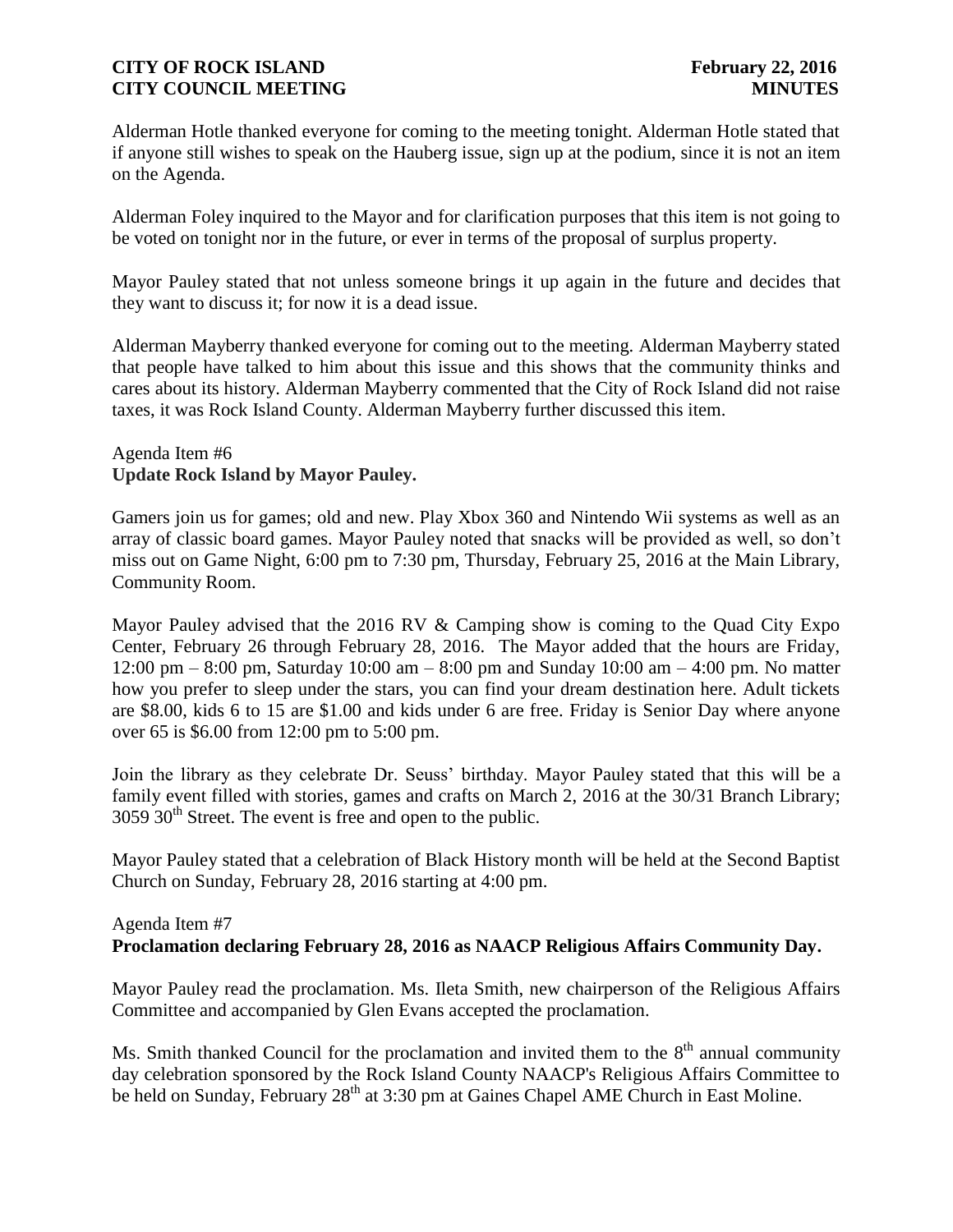#### Agenda Item #8

**Claims for the week of February 12 through February 18 in the amount of \$2,856,288.75 and payroll for the weeks of February 1 through February 14 in the amount of \$1,408,571.10.** 

Alderman Clark moved and Alderman Schipp seconded to allow the claims and payroll. The motion carried by the following Aye and No vote: those voting Aye being; Alderman Schipp, Alderman Austin, Alderman Clark, Alderman Mayberry, Alderman Foley, Alderman Tollenaer and Alderman Hotle; those voting No, none.

#### Agenda Item #9

**Report from the Information Technology Department regarding the purchase of a shared server storage solution from Ticomix through the NASPO Cooperative Purchasing Program in the amount of \$29,320.16, along with a participating addendum.**

It was moved by Alderman Foley and seconded by Alderman Mayberry to approve the purchase as recommended, authorize payment and authorize the City Manager to execute the participating addendum. The motion carried by the following Aye and No vote: those voting Aye being; Alderman Schipp, Alderman Austin, Alderman Clark, Alderman Mayberry, Alderman Foley, Alderman Tollenaer and Alderman Hotle; those voting No, none.

#### Agenda Item #10

# **Report from the Community and Economic Development Department regarding a lease agreement with Andrew Kordik of Colony Point, Inc. for farming a City-owned parcel of land at the northwest corner of IL 92 and Andalusia Road**.

Alderman Tollenaer moved to combine items 10, 11 and 12 and approve the lease agreements as recommended, subject to minor City Attorney modifications and authorize the City Manager to execute the contract documents, Alderman Foley seconded.

Discussion followed. Alderman Schipp thanked staff for bringing these items back up. Alderman Schipp stated that it is clear that more research was done and a lot more information was provided than from last time.

Alderman Schipp clarified that based on the historical agreements that the City used to have, the lease rates have been kept the same per acre even after seeing within the area that our prices are substantially lower.

Community and Economic Development Director Jeff Eder stated that is correct. Mr. Eder stated that it is easier for staff to administer, they are small parcels; if you are doing these on an individual basis, the value is not there if you have to take your farm equipment to those small farms. Mr. Eder advised that those three parcels are very wet and have different conditions so they are not top of the line farm ground.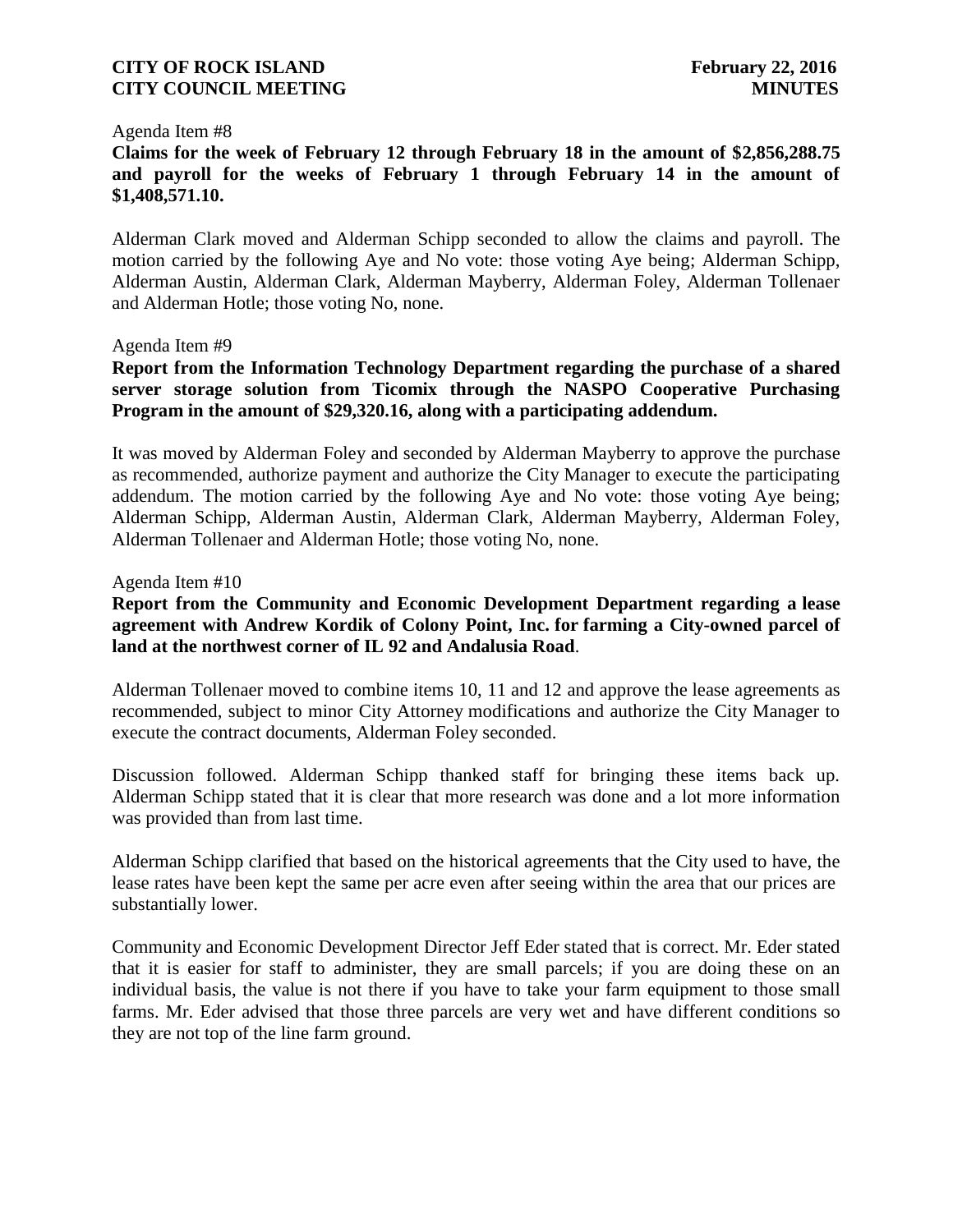After discussion, the motion carried by the following Aye and No vote: those voting Aye being; Alderman Schipp, Alderman Austin, Alderman Clark, Alderman Mayberry, Alderman Foley, Alderman Tollenaer and Alderman Hotle; those voting No, none.

#### Agenda Item #11

**Report from the Community and Economic Development Department regarding a lease agreement with James E. Coyne for farming on City-owned property on Big Island at the northeast interchange of I-280 and IL92.**

#### Agenda Item #12

**Report from the Community and Economic Development Department regarding a lease agreement with Todd Stegmiller for organic farming on the Ridgewood Business Park parcel.**

#### Agenda Item #13

**the sale of the Hauberg Center at 1300 24th Street, 1326 24th Street, 1352 24th Street and a portion of 1506 24th Street. Report from the Community and Economic Development Department regarding the Hauberg Center and properties, recommending to declare the Hauberg Center and the properties as stated in the report as surplus real-estate, and a Resolution providing for** 

Mayor Pauley had stated earlier in the meeting that item #13 was pulled from the Agenda.

# Agenda Item #14 **Report from the City Clerk regarding a Resolution approving the full release of the listed Executive Session Minutes**.

Alderman Foley moved and Alderman Hotle seconded to approve the full release of the listed executive session minutes as recommended and adopt the resolution. The motion carried by the following Aye and No vote: those voting Aye being; Alderman Schipp, Alderman Austin, Alderman Clark, Alderman Mayberry, Alderman Foley, Alderman Tollenaer and Alderman Hotle; those voting No, none.

#### Agenda Item #15

**Report from the Finance Department regarding an adjustment to the CY 2016 Budget, recommending increasing the General Fund in the amount of \$136,492.05, the Community Economic Development Fund in the amount of \$36,081.90, the Capital Improvements Fund in the amount of \$822,654.24, the Park and Recreation Fund in the amount of \$36,000.00 and the Engineering Fund in the amount of \$14,508.50 through a transfer from the Gaming Fund.**

It was moved by Alderman Hotle and seconded by Alderman Schipp to approve the budget adjustment as recommended.

Discussion followed. Alderman Austin stated that if these items are added together, it is in excess of one million dollars. Alderman Austin commented that it is money that was budgeted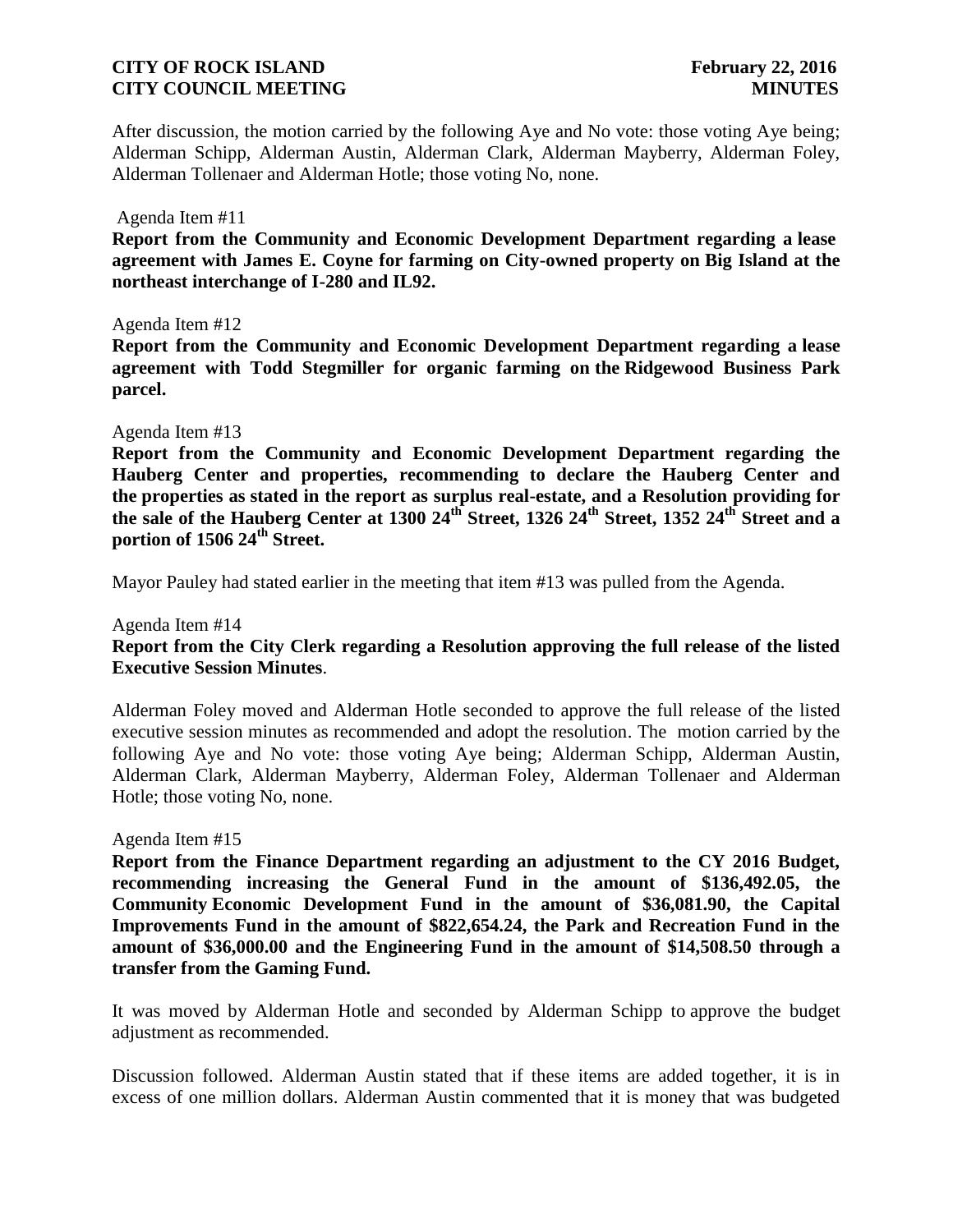for CY15 and was not expended in CY15 and just sitting there. Alderman Austin stated that as a legal mover, the City is taking money that was unspent in CY15 and moving it to CY16 so that it can be spent this year.

Alderman Schipp inquired as to whether the Gaming funds have been released from the State and inquired about the procedure for getting them back on the books.

Mayor Pauley stated that the funds have been released. Mayor Pauley explained that the Gaming funds received this year will be spent the following year. The Mayor added that the funds are not spent in the year they are received; they will be put in the budget next year.

After discussion, the motion carried by the following Aye and No vote: those voting Aye being; Alderman Schipp, Alderman Austin, Alderman Clark, Alderman Mayberry, Alderman Foley, Alderman Tollenaer and Alderman Hotle; those voting No, none.

#### Agenda Item #16

**Report from the Community and Economic Development Department regarding review of a one-lot minor final plat for the Immanuel Lutheran Subdivision located at 2508 24th Avenue**.

Alderman Foley moved and Alderman Hotle seconded to approve the final plat as recommended. The motion carried by the following Aye and No vote: those voting Aye being; Alderman Schipp, Alderman Austin, Alderman Clark, Alderman Mayberry, Alderman Foley, Alderman Tollenaer and Alderman Hotle; those voting No, none.

#### Agenda Item #17

**Report from the City Clerk regarding Plaza events for the upcoming 2016 season, a Resolution for the American Heart Association's Quad Cities Heart Walk, a request from RIBCO to use the entire Plaza for bicycle parking for the Tour de Brew event on May 7 th , requesting a waiver of the application and event fees for RIBCO's Tour de Brew, The District's Gallery Hop and Fright Night and Quad Cities Heart Walk, and a waiver of the event fee for Gilda's Club Quad Cities and Steve's Old Time Tap Spring Chaser.**

It was moved by Alderman Hotle and seconded by Alderman Foley to approve the events and waiver of fees as recommended, adopt the resolution, and temporarily waive Sec. 8-234 (d) of the Code of Ordinances to allow bicycles on the Plaza for one day only on May  $7<sup>th</sup>$  for Tour de Brew.

Comments followed. Alderman Foley stated that Tour de Brew is a great bike ride for individuals to go to different establishments throughout the Quad Cities. Alderman Foley added that it starts at RIBCO and ends at RIBCO. Alderman Foley indicated that it supports cancer organizations. Alderman Foley commented that Gilda's 5K Run and Steve's Old Time Tap Spring Chaser are great events to be active in and to be down in The District. Alderman Foley stated that it is great that we have all types of events in The District.

Alderman Hotle thanked The District and the businesses that put on these events.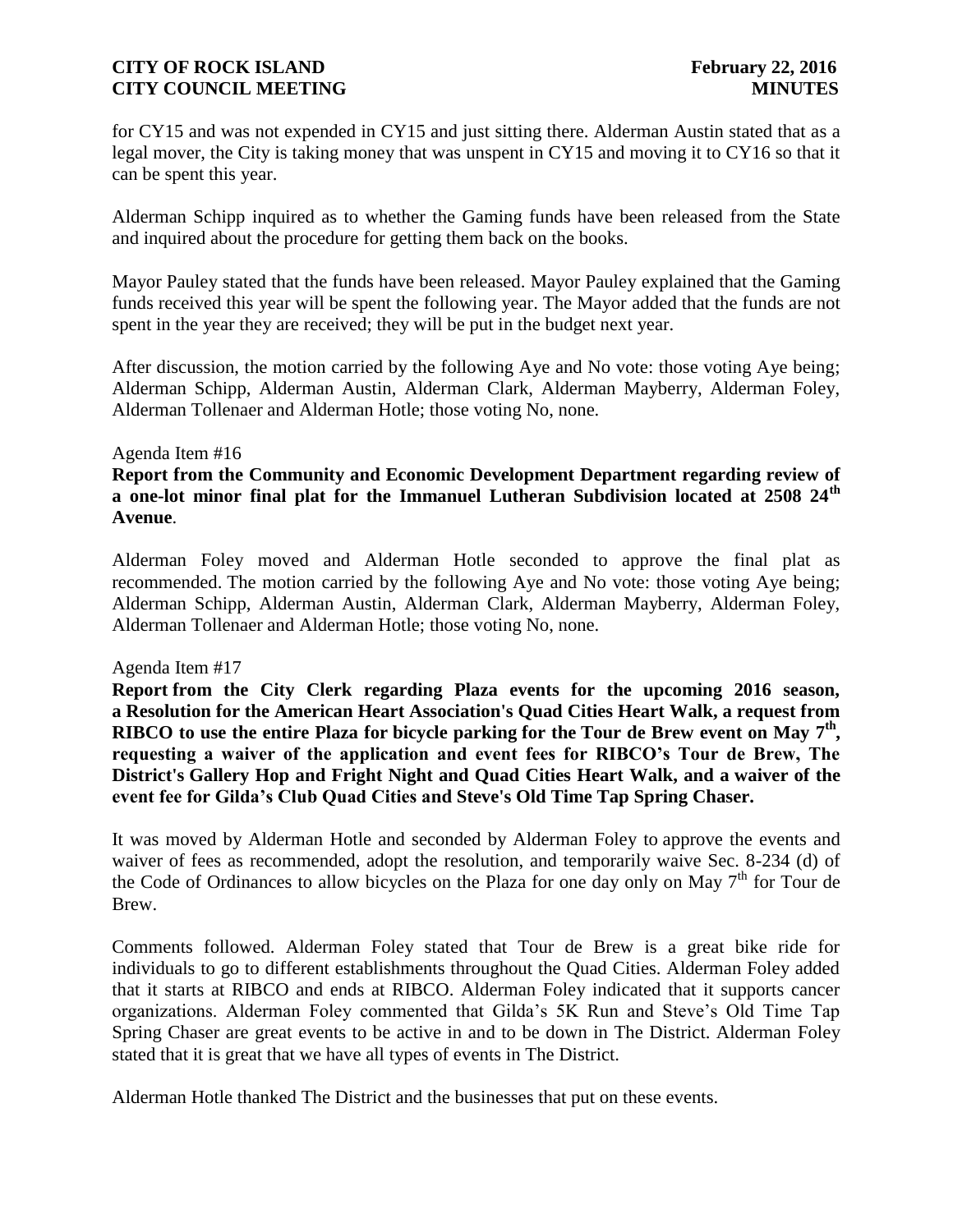After comments, the motion carried by the following Aye and No vote: those voting Aye being; Alderman Schipp, Alderman Austin, Alderman Clark, Alderman Mayberry, Alderman Foley, Alderman Tollenaer and Alderman Hotle; those voting No, none.

Agenda Item #18 **Other Business.**

Alderman Hotle thanked the people that she heard from in regards to the Hauberg issue. Alderman Hotle thanked everyone for getting involved and voicing their opinions. Alderman Hotle encouraged continued participation from the community on future issues. Alderman Hotle further discussed this item.

Alderman Clark acknowledged School Board President Linda Dothard in the audience. Alderman Clark stated that he appreciated all of the comments made from the community in regards to the Hauberg issue.

Alderman Austin discussed how the Hauberg issue got to this point. Alderman Austin stated that the discussion on the Hauberg issue may not have ever reached to the public level if the majority of the elected officials had not thought the sale was an idea worth pursuing. Alderman Austin discussed the CY 2016 Budget and other past budgets as it related to the Parks and Recreation Budget in terms of their projected revenues falling short of projected expenses. Alderman Austin stated that the Parks and Recreation Department over the years had built up cash reserves and the City's budget team has used a portion of the reserves in the past few years to cover the difference in revenue versus expenses. Alderman Austin further discussed this item.

Alderman Austin discussed Parks and Recreation values and opportunities as it related to the different parks in the City. In addition, Alderman Austin discussed property tax revenue as it related to Parks and Recreation. Alderman Austin further discussed this item.

21 people signed up to address Council on the Hauberg item that was pulled from the Agenda. However, 13 of those individuals already left the meeting; one person was at the meeting but did not wish to speak. The following seven people made comments.

Ferrel Anderson, President of the Quad City Archaeological Society stated that there are artificial mounds in each one of the side yards at the Hauberg house; they could possibly be prehistoric burial mounds. Mr. Anderson also discussed rental fees for events at Hauberg as it related to creating a support group for the Hauberg Center to be responsible for the events. Mr. Anderson discussed getting appraisals for property that the City wants to sell. In addition, Mr. Anderson discussed John Hauberg as it related to Chief Blackhawk.

Joe Schuch of 9904 14<sup>th</sup> Street West, Rock Island stated that he was in support of keeping the Hauberg Center. Mr. Schuch offered that it has to generate some income so maybe there should be a study made, and maybe a little more advertising done to draw in different groups, and for people to pay a fair rental price to generate more income. Mr. Schuch added that the building will always need some maintenance. Mr. Schuch stated that Hauberg is a real jewel and it was inherited by all of the citizens of Rock Island.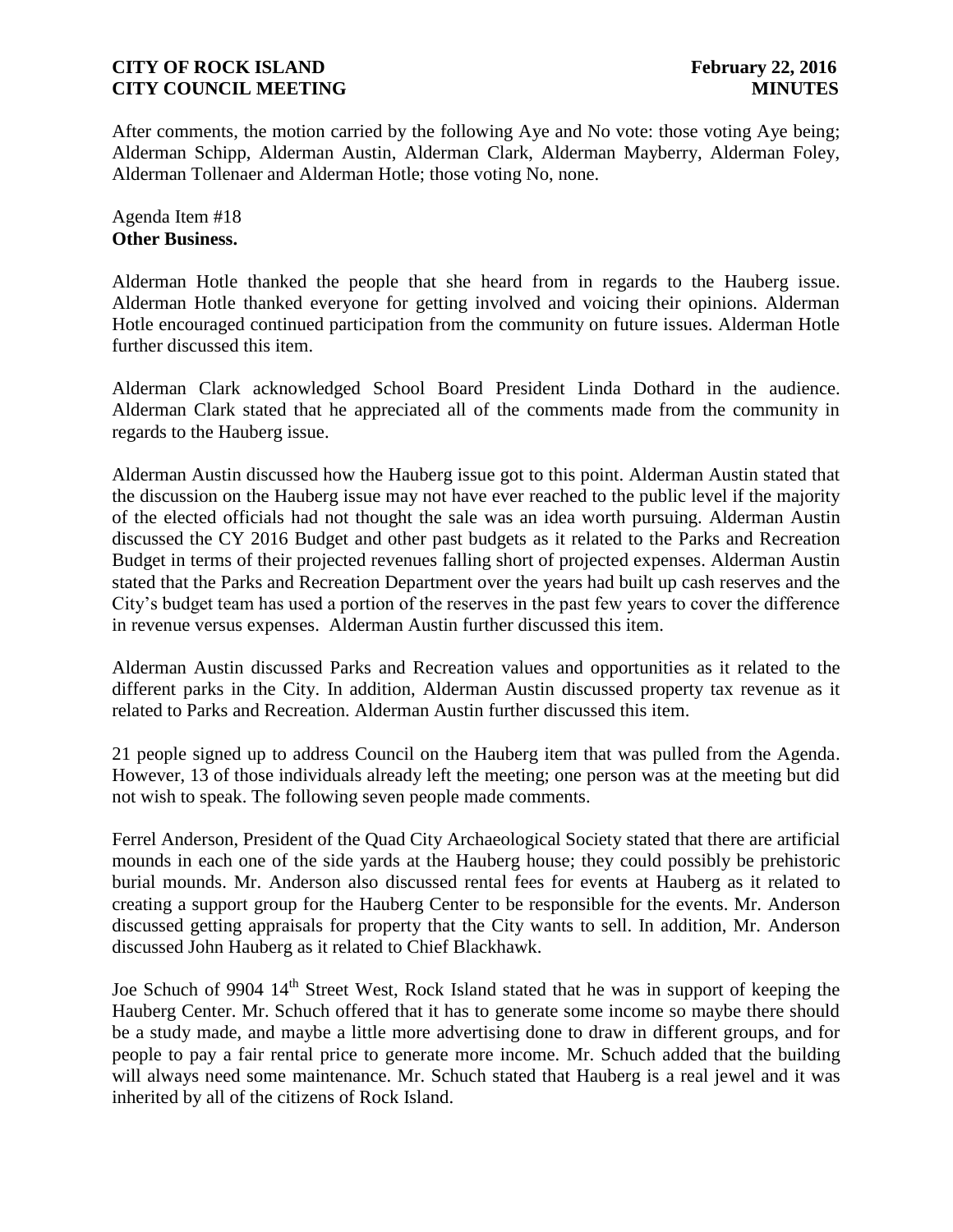Bob Towler of 4232 8<sup>th</sup> Street, Rock Island stated that he has been involved with Hauberg since the day he arrived in this town. Mr. Towler stated that he appreciated Council taking the Hauberg item off the Agenda. Mr. Towler noted that there has been a lot of groups that have spent a lot of time on maintaining that facility.

Troy Stark of Rock Island stated that five years ago, when he graduated from Palmer College, his parents hosted his graduation party at the Hauberg Mansion. Mr. Stark stated that there are many great uses for the facility. Mr. Stark added that he was glad that Council has decided to keep Hauberg.

Megan Quinn was at the meeting, but decided not to address Council.

Eric Anderson of 4539  $12<sup>th</sup>$  Avenue, Rock Island stated that this has been an issue and it is not completely resolved; there are still budgetary issues, questions, and out of the box solutions are needed in order to keep things moving forward. Mr. Anderson further discussed the Hauberg issue.

Norm Moline of 3836 28<sup>th</sup> Avenue, Rock Island stated that he was pleased that Hauberg was taken off the Agenda. Mr. Moline thanked Council for listening to their call for not ending the issue but for pausing and letting them have a chance to think of alternatives. Mr. Moline stated that they are genuinely interested in moving forward with some good kinds of joint efforts in finding a way to deal with that center. Mr. Moline discussed historic buildings enhanced for public use.

Lindsay Hocker of Rock Island thanked Council for listening to everyone that spoke for and against Hauberg and making the decision to pull it based on the comments from the taxpayers. Ms. Hocker stated that the woods are used for hiking and from a wildlife perspective, they are perfectly used. Ms. Hocker commented that the wildlife habitat is an asset to the surrounding neighborhood. Ms. Hocker stated that marketing efforts for Hauberg need to be increased. Ms. Hocker commented that Bridges Catering is a good company, but not a good fit for that site. Ms. Hocker hoped that the City could find somewhere in Rock Island for Bridges Catering.

Alderman Foley stated that he has heard comments that the City is broke and has no money. Alderman Foley stated that the City has a 90 day surplus and the City has a bond rating of Aa from Moody's; the City is financially fine. Alderman Foley stated that the City has not raised taxes in four or five years.

Alderman Schipp stated that Hauberg has been one of two major issues since he has been a Council member. Alderman Schipp stated that the other issue was special assessments for street repairs, and there were people that came to Council, voiced their concerns and stated that it was an unfair process and now the City no longer does special assessments. Alderman Schipp stated that now there is the Hauberg decision. Alderman Schipp commented that he has had conversations with constituents and others from different wards throughout the City who are saying that it is time to look at incremental property tax increases. Alderman Schipp stated that if we want to get more streets done and preserve the parks, then that is a conversation he will be comfortable with moving forward. Alderman Schipp indicated that the City had a five year